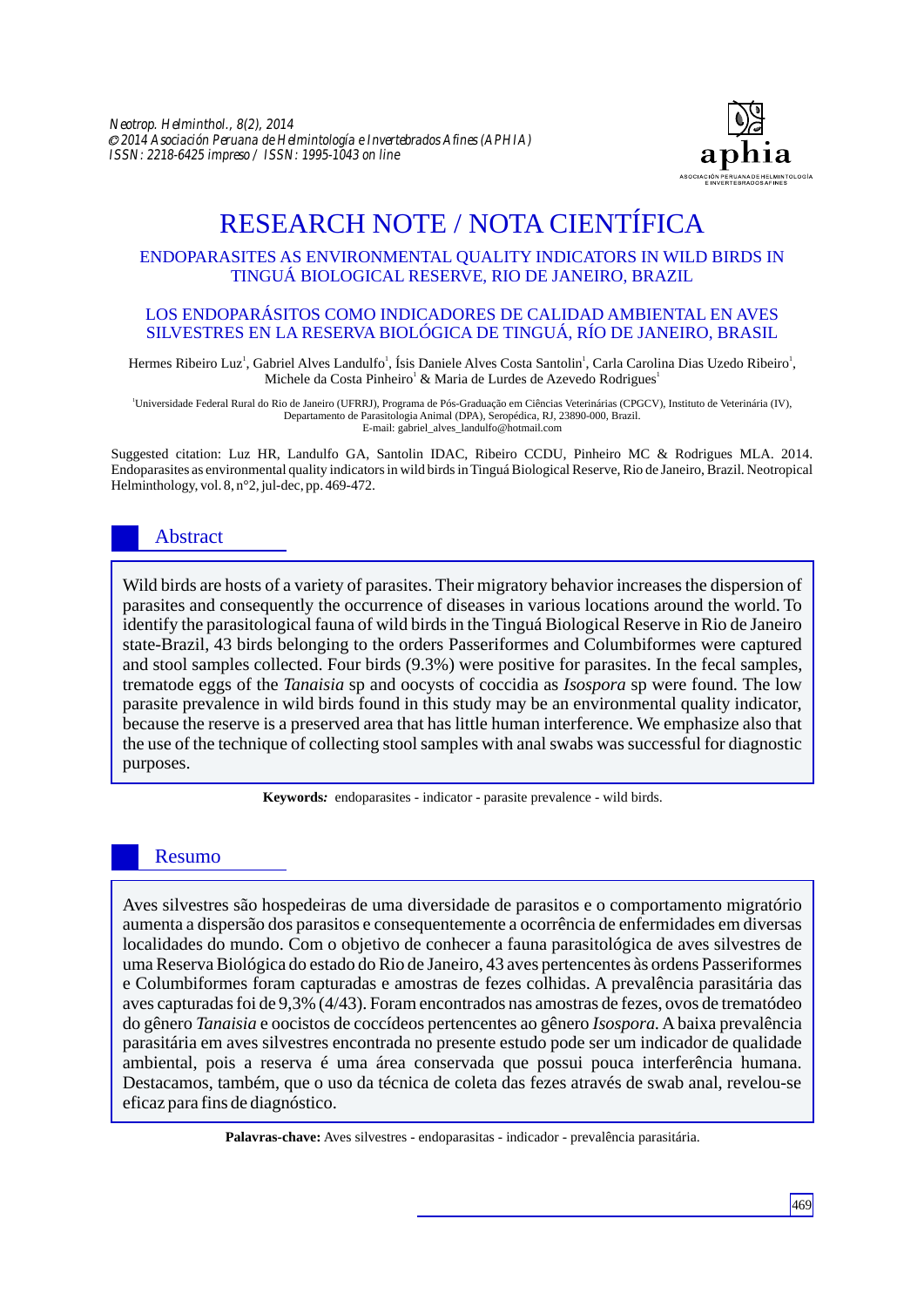#### **INTRODUCTION**

Wild birds are hosts of a great diversity of parasites and their migratory behavior increases the dispersion of parasites and consequently the occurrence of diseases in various places in the world (Freitas *et al.,* 2002; Reed *et al.,* 2003). Thus, avian endoparasites are of great importance to public health (Costa *et al.,* 2010), and knowledge of the parasitic fauna of birds contributes to prevention and control of parasites. In addition, some parasites, especially fish parasites, can act as biological indicators of environmental contaminants (Overstreet, 1997; Dzika & Wyzlic, 2011). These organisms respond specifically to environmental changes, induced by natural or anthropogenic events (Overstreet, 1997). Thus, the objectives of this study were to verify the occurrence of gastrointestinal parasites in wild birds from the Tinguá Biological Reserve, municipality of Nova Iguaçu, state of Rio de Janeiro, and analyze the parasite prevalence in birds as a biological indicator of environmental quality.

## **MATERIALAND METHODS**

#### **Capture of Birds**

Wild birds from the Tinguá Biological Reserve (22 º 28'-22 º 39'S and 43 º 13'-43 º 34'W), municipality of Nova Iguaçu, state of Rio de Janeiro, were captured during April to June 2012, using mist nets (12 x 2.5 m/mesh 16x16 mm linearly), arranged between the morning and twilight. The birds identified and classified in according with Sigrist (2007) and CBRO (2009). The capture and release carried out by permission of the Biodiversity Information System (SISBIO 16753-1/2009).

The sampled of feces were collected by using sterile swabs introduced into rectum of each bird and were maintained in test tubes containing 2% formaldehyde until the coproparasitological (De Carli,1994).

## **Collection of feces and coproparasitological examination**

In the laboratory, fecal samples processed by the technique of centrifugal flotation in sucrose solution. Slides prepared from fecal samples analyzed under an optical microscope for verification and identification of parasitic (Figueiredo *et al*., 1984) oocysts and helminths eggs (Soulsby, 1987).

#### **RESULTS AND DISCUSSION**

Forty-three birds (43) belonging to the orders Columbiformes and Passeriformes were captured, of which 90.7% were Passeriformes. Table 1 presents the number of species captured and the percentage of positive individuals, representing 9.3% (4 birds). In the fecal samples from *Tangara sayaca* (Linnaeus, 1766) were found eggs of the trematode *Tanaisia* sp. Oocysts of coccidia of the genus *Isospora* were identified in the feces of *Sporophila cearulensis, Jacarina volatinia* and *Columbina talpacot*  (Table 1). The prevalence of parasitism by coccidia (6.3%) was higher than the prevalence of helminths (2.3%).

The parasitic prevalence in this study was low, according to Marietto-Gonçalves *et al.* (2009), with 2.4% of parasitism in wild birds, and Freitas *et al.* (2002), who highlight the existence of a smaller parasitic prevalence in free-living birds when compared with captive animals, because these last are constantly in contact with contaminated environments. However, our outcomes were contrasting to results observed by Costa *et al.* (2010). They found a parasitic prevalence of 82.66% in wild birds captured on the campus of the Federal Rural University of Rio de Janeiro (RJ-UFRRJ-Seropédica). This campus is subject to strong anthropic pressure. Thus, we can associate the increase in the parasitic fauna with the preservation conditions of the capture site. Oocysts of coccidia were the forms most found in the positive samples. This result is in accordance with Marietto-Gonçalves *et al.*(2009) and Costa *et al.*(2010).

Environmental conditions stand out among the innumerable factors that make birds vulnerable hosts to parasitic intestinal diseases (Freitas *et*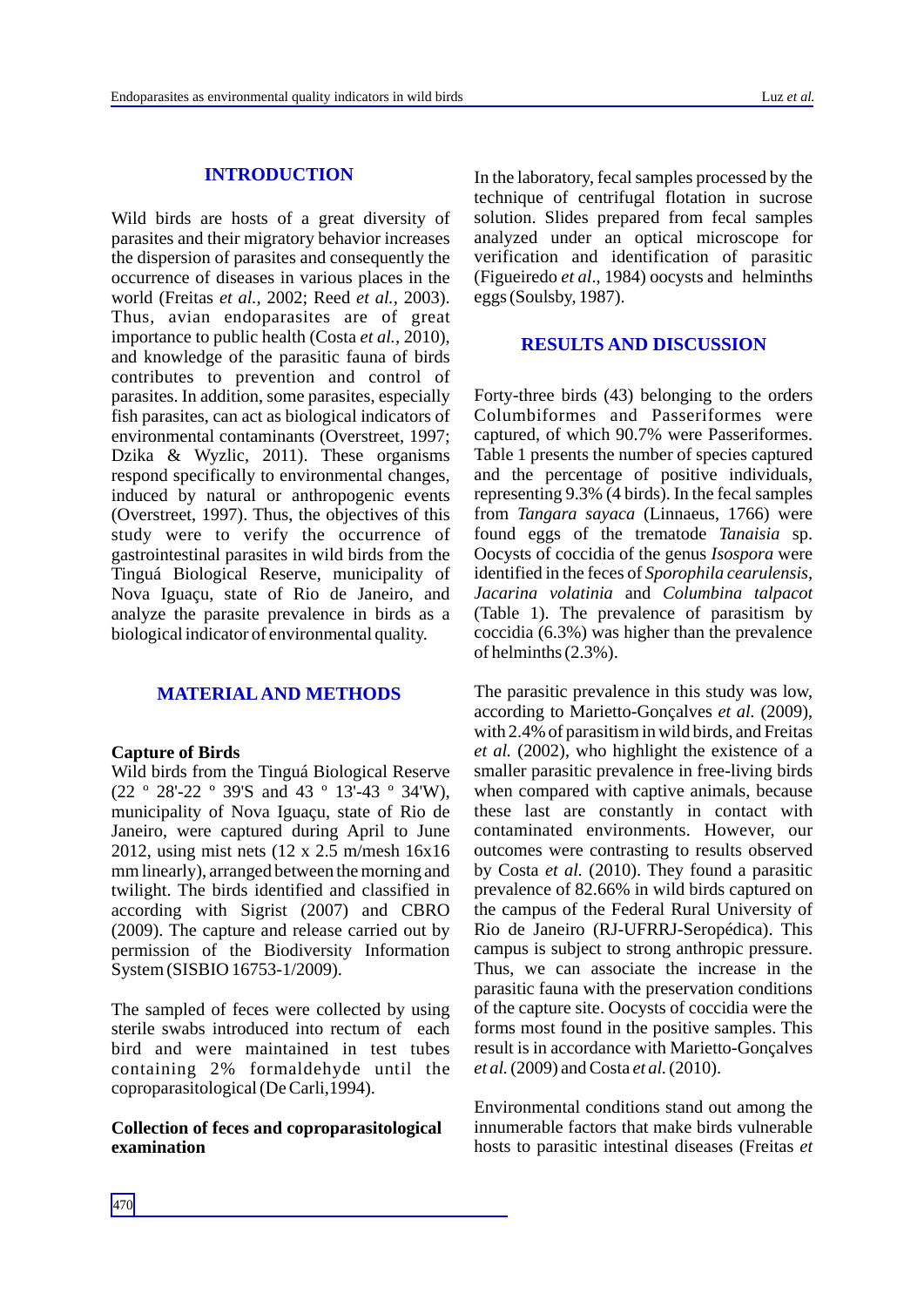| Classification of birds | Species                    | Number<br><b>Bird</b><br>Captured<br>/Parasitized<br>birds | Parasites species   | Prevalence (%) |
|-------------------------|----------------------------|------------------------------------------------------------|---------------------|----------------|
| <b>Passeriformes</b>    |                            |                                                            |                     |                |
| Dendrocolapitidae       | Dendrocincla fuliginosa    | 1/0                                                        |                     | 0              |
| Dendrocolaptidae        | Lepdocolaptes longirostres | 4/0                                                        |                     | 0              |
| Thraupidae              | Tangara sayaca             | 1/1                                                        | Tanaisia sp.        | 100            |
| Thraupidae              | Tangara palmarum           | 6/0                                                        |                     | $\theta$       |
| Thraupidae              | Thlypopsis sórdida         | 3/0                                                        |                     | 0              |
| Thraupidae              | Dacnis cayana              | 2/0                                                        |                     | 0              |
| Emberizidae             | Sporophila cearulensis     | 5/1                                                        | <i>Isospora</i> sp. | 20             |
| Emberizidae             | Sporophila sp              | 1/0                                                        |                     | $\Omega$       |
| Emberizidae             | Volatinia jacarina         | 4/1                                                        | <i>Isospora</i> sp. | 25             |
| Coerebidae              | Coereba flaveola           | 2/0                                                        |                     | $\Omega$       |
| Tyrannidae              | Elaenia flavogaster        | 4/0                                                        |                     | 0              |
| Tyrannidae              | Pitangus sulphuratus       | 5/0                                                        |                     | 0              |
| Tyrannidae              | Elaenia flavogaster        | 1/0                                                        |                     | $\Omega$       |
| <b>Columbiformes</b>    |                            |                                                            |                     |                |
| Columbidae              | Columbina talpacoti        | 4/1                                                        | <i>Isospora</i> sp. | 25             |
|                         | Total                      | 43/4                                                       |                     | 9,3            |

**Table 1.** Wild birds captured in the municipality of Nova Iguaçu, Rio de Janeiro-Brasil and the prevalence of parasitism.

**Table 2.** Comparison of parasite prevalence between Passeriformes and Columbiformes orders, the present study and the data found by Marietto-Gonçalves *et al.*(2009) e Costa *et al.* (2010).

| Bird classification  | Present study* | Marietto-Gonçalves et al. (2009)* | Costa et al. $(2010)^*$ |
|----------------------|----------------|-----------------------------------|-------------------------|
| <b>Passeriformes</b> | $(39/3/7.7\%)$ | $(207/0/0\%)$                     | (69/57/82.66%)          |
| Columbiformes        | $(4/1/25\%)$   | $(1/0/0\%)$                       | $(5/4/82.60\%)$         |

\* The numerical values refer to the number of birds captured / number of parasitized birds/ parasite prevalence.

*al.,* 2002; Costa *et al.,* 2010). Biological and environmental indicators are sensitive to environmental changes and significant changes in the number of individuals and in populations can be used as an alert of deteriorating environmental conditions (Mackenzie *et al.,* 1995). Thus, we observed that the relationship between parasitic prevalence in wild birds and the conditions of the environment can be a factor predisposing them to parasitism. Costa *et al.* (2010) found a high rate of parasitism in birds from disturbed field and pasture ares as

consequence of urbanization (UFRRJ campus), while Marietto-Gonçalves *et al.* (2009) found the free-living birds from areas with good conservation status had low parasite prevalence (Table 2). Our results are in accordance with these previous findings, because the capture area is a biological reserve.

Overstreet (1997) mentioned that the data about parasitic prevalence and average infection intensity allied to knowledge of the biology of parasites might provide a telescopic view of